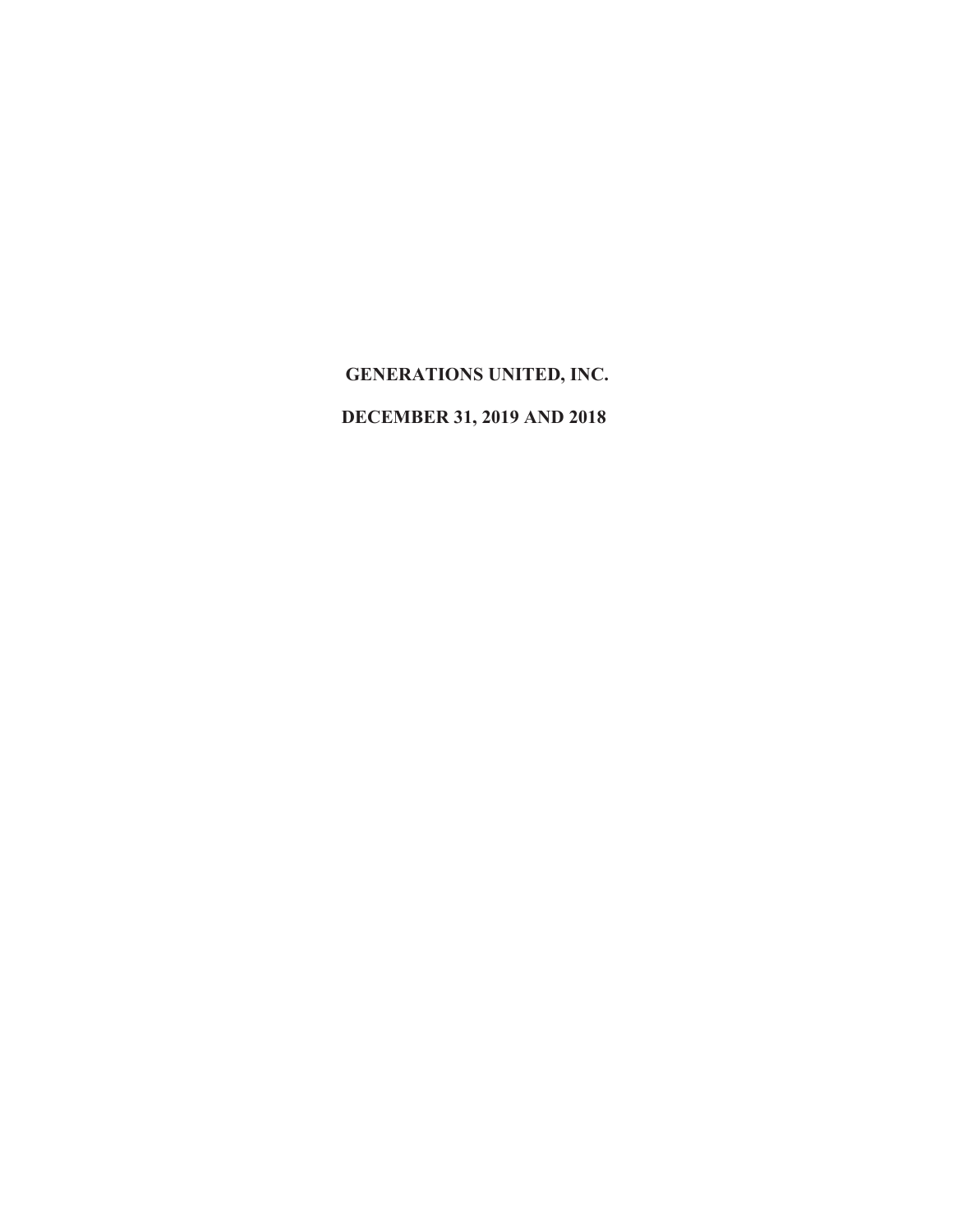### TABLE OF CONTENTS

|                                          | Page     |
|------------------------------------------|----------|
| <b>Independent Auditors' Report</b>      | $1 - 2$  |
| <b>Financial Statements:</b>             |          |
| <b>Statements of Financial Position</b>  | 3        |
| <b>Statements of Activities</b>          | 4        |
| <b>Statements of Functional Expenses</b> | $5 - 6$  |
| <b>Statements of Cash Flows</b>          | 7        |
| Notes to Financial Statements            | $8 - 16$ |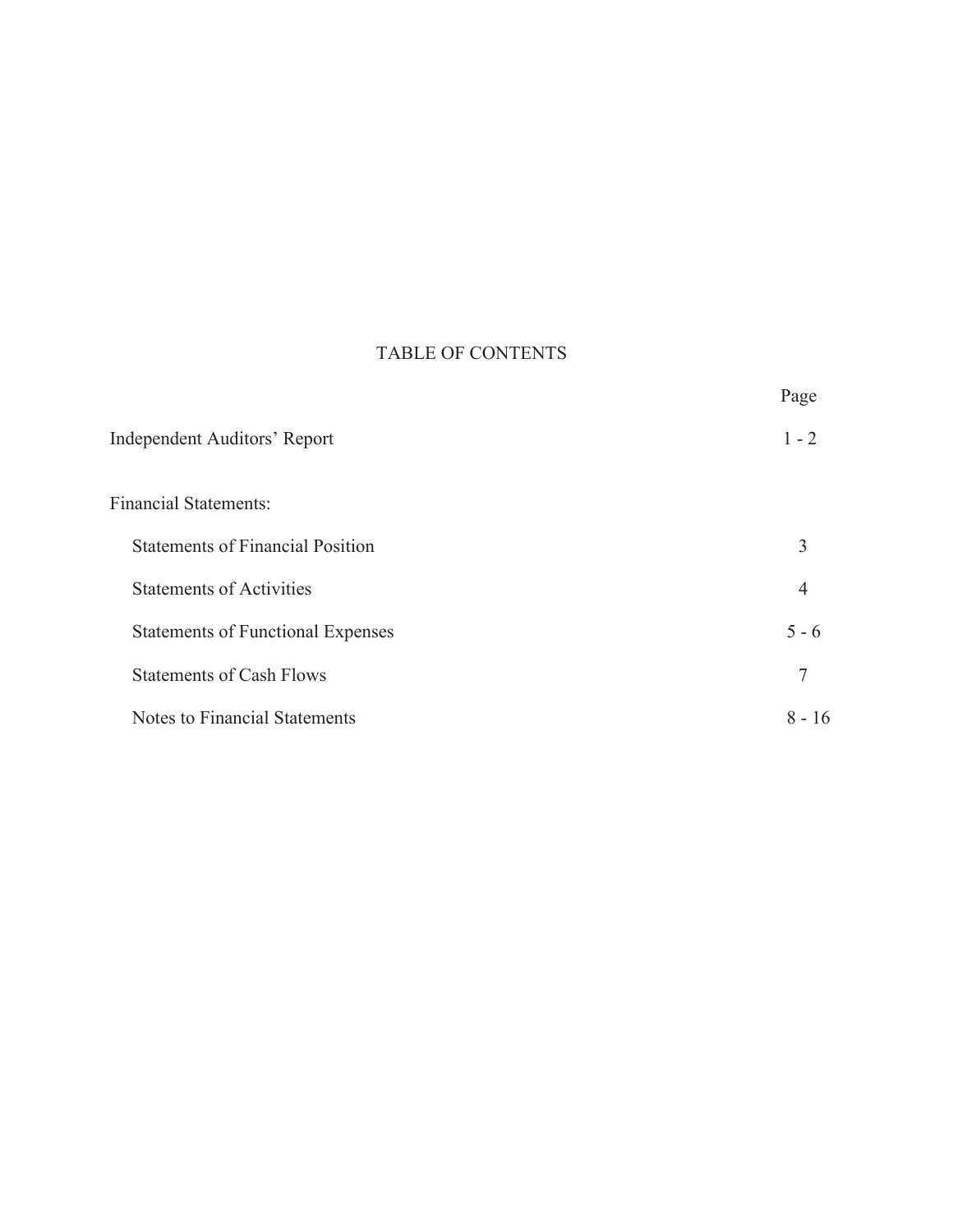11921 Rockville Pike, Suite 501 **301.770.5500** Voice<br> **11921 Rockville Pike, Suite 501** 301.881.7747 Fax **301.881.7747** Fax North Bethesda, Maryland 20852-2794 cpas@sarfinoandrhoades.com

**Certified Public Accountants** and Business Advisors

www.sarfinoandrhoades.com

### **INDEPENDENT AUDITORS' REPORT**

To the Board of Directors Generations United, Inc. Washington, D.C.

We have audited the accompanying financial statements of Generations United, Inc. (a nonprofit organization), which comprise the statements of financial position as of December 31, 2019 and 2018, and the related statements of activities, functional expenses, and cash flows for the years then ended, and the related notes to the financial statements.

### *Management's Responsibility for the Financial Statements*

Management is responsible for the preparation and fair presentation of these financial statements in accordance with accounting principles generally accepted in the United States of America; this includes the design, implementation, and maintenance of internal control relevant to the preparation and fair presentation of financial statements that are free from material misstatement, whether due to fraud or error.

### *Auditors' Responsibility*

Our responsibility is to express an opinion on these financial statements based on our audits. We conducted our audits in accordance with auditing standards generally accepted in the United States of America. Those standards require that we plan and perform the audits to obtain reasonable assurance about whether the financial statements are free from material misstatement.

An audit involves performing procedures to obtain audit evidence about the amounts and disclosures in the financial statements. The procedures selected depend on the auditors' judgment, including the assessment of the risks of material misstatement of the financial statements, whether due to fraud or error. In making those risk assessments, the auditors consider internal control relevant to the entity's preparation and fair presentation of the financial statements in order to design audit procedures that are appropriate in the circumstances, but not for the purpose of expressing an opinion on the effectiveness of the entity's internal control. Accordingly, we express no such opinion. An audit also includes evaluating the appropriateness of accounting policies used and the reasonableness of significant accounting estimates made by management, as well as evaluating the overall presentation of the financial statements.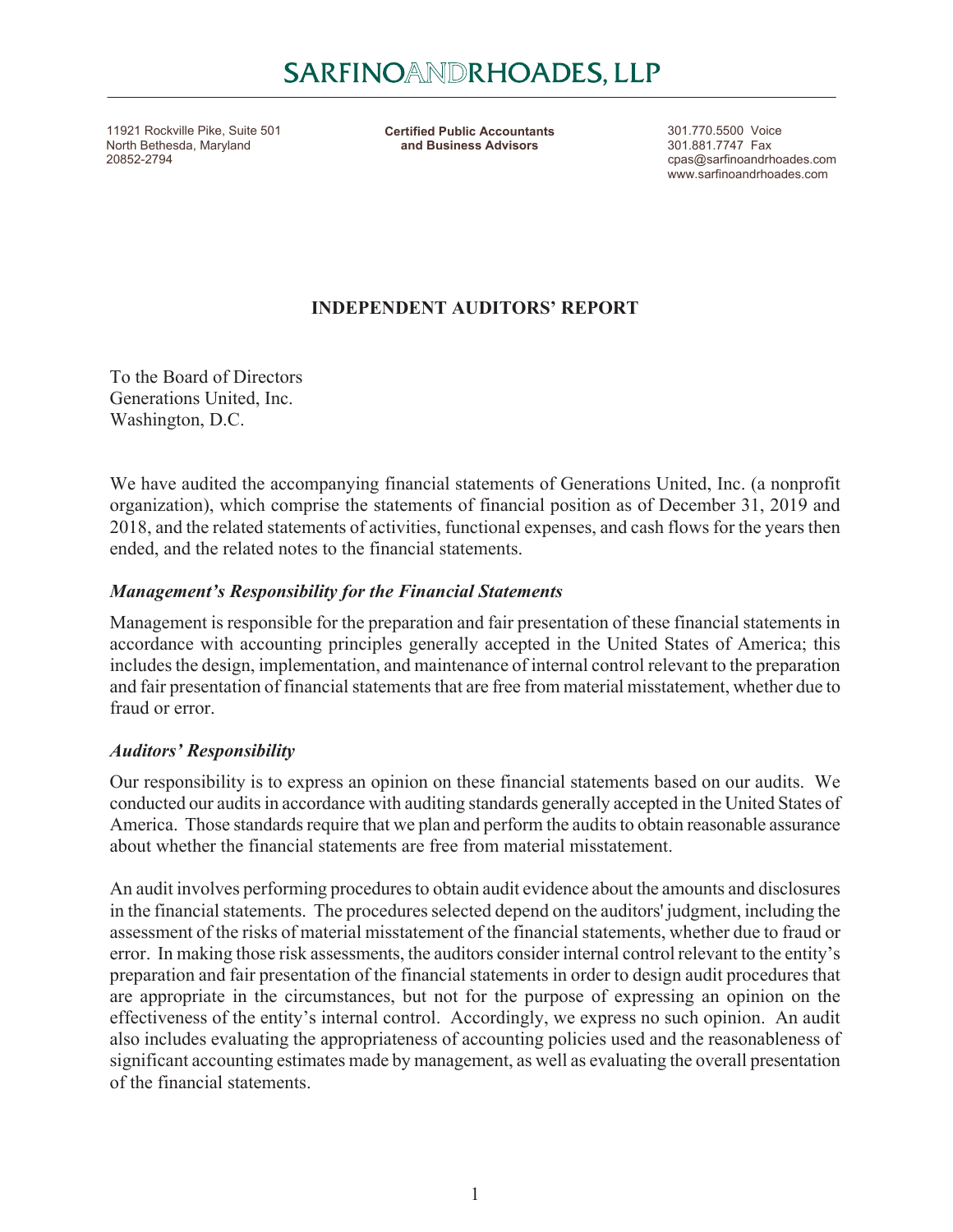We believe that the audit evidence we have obtained is sufficient and appropriate to provide a basis for our audit opinion.

### *Opinion*

In our opinion, the financial statements referred to in the first paragraph present fairly, in all material respects, the financial position of Generations United, Inc. as of December 31, 2019 and 2018, and the changes in its net assets and its cash flows for the years then ended in accordance with accounting principles generally accepted in the United States of America.

Sarfins and Rhoader LLP

September 18, 2020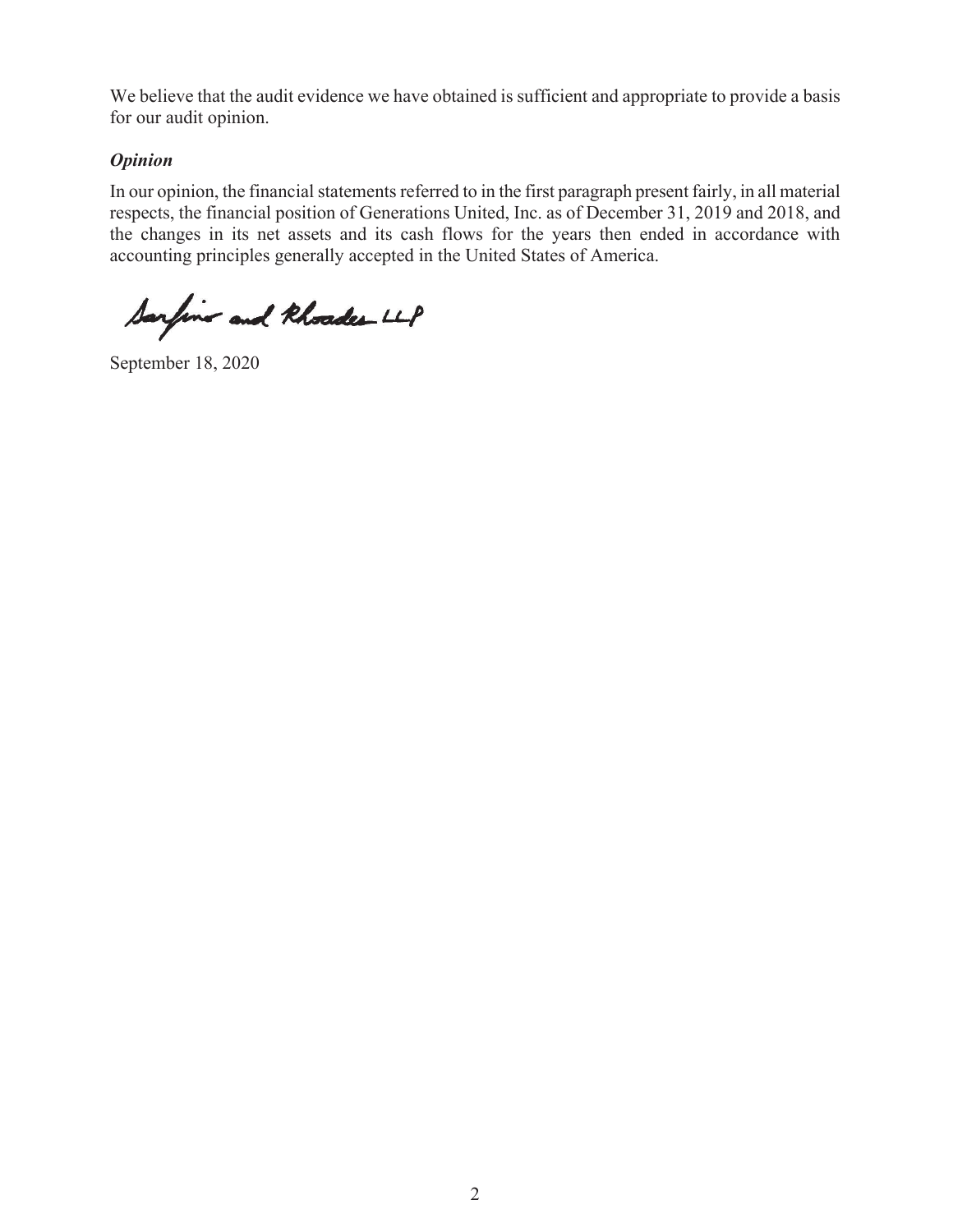### **GENERATIONS UNITED, INC.**

#### **STATEMENTS OF FINANCIAL POSITION**

|                                                     | DECEMBER 31,                      |           |                                                                       |           |  |
|-----------------------------------------------------|-----------------------------------|-----------|-----------------------------------------------------------------------|-----------|--|
|                                                     |                                   | 2019      |                                                                       | 2018      |  |
| <b>ASSETS</b>                                       |                                   |           |                                                                       |           |  |
| <b>CURRENT ASSETS:</b>                              |                                   |           |                                                                       |           |  |
| Cash - operating (Notes 1 and 4)                    | $\mathbb{S}$                      | 96,503    | $\mathcal{S}$                                                         | 3,781     |  |
| Cash - savings (Notes 1 and 4)                      |                                   | 428,361   |                                                                       | 626,434   |  |
| Cash - investment sweep (Notes 1 and 4)             |                                   | 16,218    |                                                                       | 72,179    |  |
| Total cash                                          | $\mathbb{S}$                      | 541,082   | $\mathbb{S}$                                                          | 702,394   |  |
| Investments (Notes 1, 5 and 6)                      |                                   | 421,169   |                                                                       | 306,227   |  |
| Receivables from contracts (Notes 1 and 10)         |                                   | 74,354    |                                                                       | 9,354     |  |
| Grants, dues and pledges receivable (Notes 1 and 7) |                                   | 508,934   |                                                                       | 36,798    |  |
| Prepaid expenses                                    |                                   | 11,061    |                                                                       | 52,453    |  |
| Deposits                                            |                                   |           |                                                                       | 8,700     |  |
| <b>TOTAL CURRENT ASSETS</b>                         | $\mathbb{S}$                      | 1,556,600 | $\mathcal{S}$                                                         | 1,115,926 |  |
| PLEDGES RECEIVABLE - LONG-TERM (Notes 1 and 7)      |                                   | 200,000   |                                                                       |           |  |
| PROPERTY AND EQUIPMENT, NET (Notes 1 and 8)         |                                   | 26,472    |                                                                       | 32,010    |  |
| <b>TOTAL ASSETS</b>                                 | \$                                | 1,783,072 | \$                                                                    | 1,147,936 |  |
| <b>LIABILITIES AND NET ASSETS</b>                   |                                   |           |                                                                       |           |  |
| <b>CURRENT LIABILITIES:</b>                         |                                   |           |                                                                       |           |  |
| Accounts payable and accrued expenses               | $\mathbb{S}$                      | 103,534   | \$                                                                    | 131,361   |  |
| Deferred contract revenue (Note 1)                  |                                   | 12,219    |                                                                       | 296,482   |  |
| Deferred conference sponsorship                     |                                   |           |                                                                       | 50,000    |  |
| Capital lease liability (Note 11)                   |                                   | 1,792     |                                                                       | 2,277     |  |
| <b>TOTAL CURRENT LIABILITIES</b>                    | $\$$                              | 117,545   | \$                                                                    | 480,120   |  |
| <b>OTHER LIABILITIES:</b>                           |                                   |           |                                                                       |           |  |
| Deferred lease liability, long-term (Note 11)       | \$                                | 1,829     | \$                                                                    |           |  |
| Capital lease liability, long-term (Note 11)        |                                   |           |                                                                       | 1,792     |  |
| <b>TOTAL OTHER LIABILITIES</b>                      | $\$$                              | 1,829     | $\mathbb S$                                                           | 1,792     |  |
| <b>TOTAL LIABILITIES</b>                            | $\mathbb{S}% _{t}\left( t\right)$ | 119,374   | \$                                                                    | 481,912   |  |
| <b>COMMITMENTS</b> (Note 11)                        |                                   |           |                                                                       |           |  |
| NET ASSETS (Notes 1 and 9):                         |                                   |           |                                                                       |           |  |
| Without donor restrictions                          | $\$$                              | 277,762   | \$                                                                    | 219,361   |  |
| With donor restrictions                             |                                   | 1,385,936 |                                                                       | 446,663   |  |
| <b>TOTAL NET ASSETS</b>                             | \$                                | 1,663,698 | $\mathbb{S}% _{t}\left( t\right) \equiv\mathbb{S}_{t}\left( t\right)$ | 666,024   |  |
| <b>TOTAL LIABILITIES AND NET ASSETS</b>             | \$                                | 1,783,072 | \$                                                                    | 1,147,936 |  |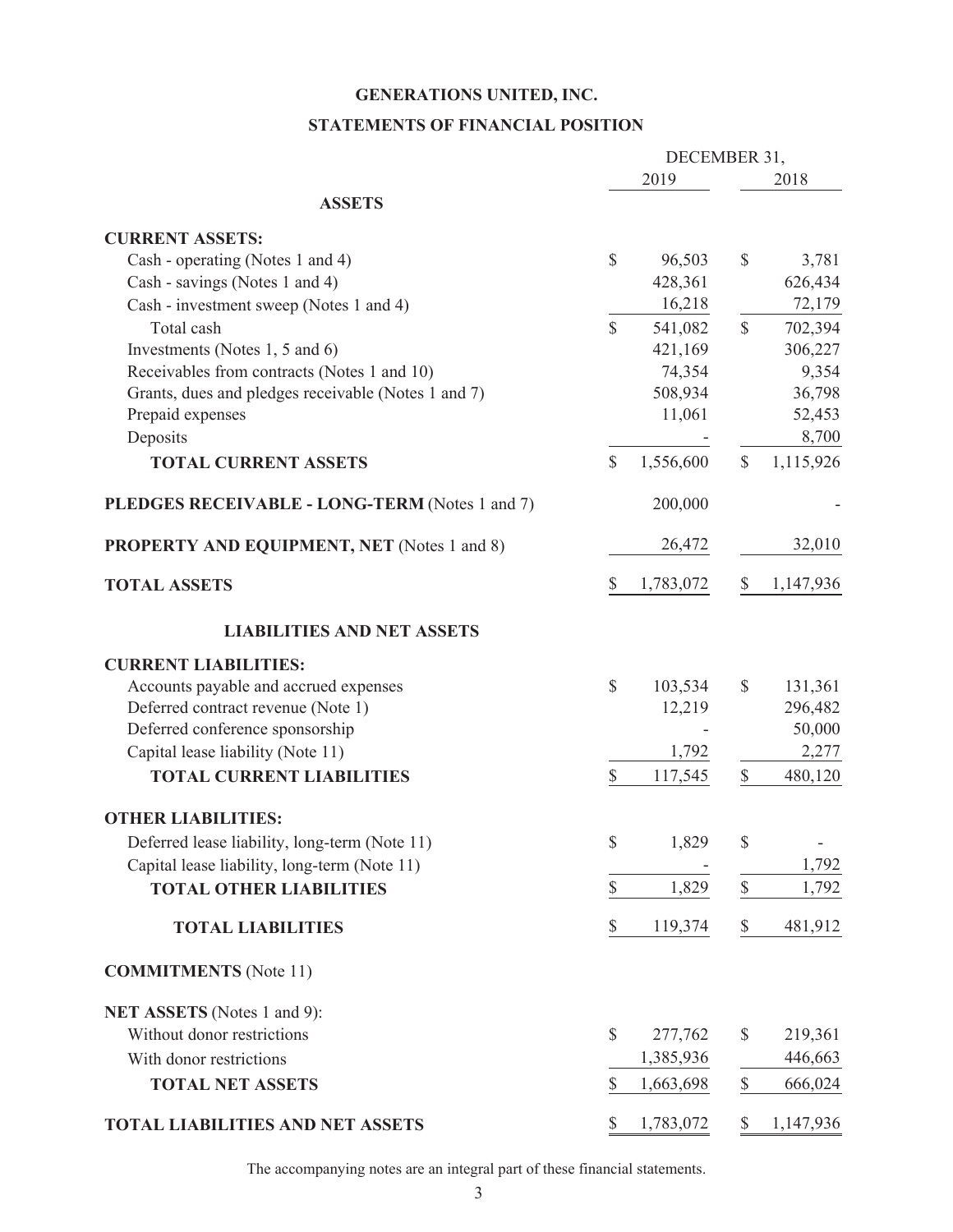### **GENERATIONS UNITED, INC.**

#### **STATEMENTS OF ACTIVITIES**

|                                                 |    |               |              |              |               |           |              | FOR THE YEARS ENDED DECEMBER 31, |    |                          |    |           |
|-------------------------------------------------|----|---------------|--------------|--------------|---------------|-----------|--------------|----------------------------------|----|--------------------------|----|-----------|
|                                                 |    |               | 2019         |              |               |           | 2018         |                                  |    |                          |    |           |
|                                                 |    | Without Donor |              | With Donor   |               |           |              | <b>Without Donor</b>             |    | With Donor               |    |           |
|                                                 |    | Restrictions  |              | Restrictions |               | Total     |              | Restrictions                     |    | Restrictions             |    | Total     |
| REVENUE, SUPPORT AND GAINS (Notes 1 and 10):    |    |               |              |              |               |           |              |                                  |    |                          |    |           |
| Grants and contributions                        | \$ | 325,596       | S.           | 1,757,263    | $\mathbb{S}$  | 2,082,859 | \$           | 870,620                          | \$ | 746,651                  | \$ | 1,617,271 |
| Revenue from contracts:                         |    |               |              |              |               |           |              |                                  |    |                          |    |           |
| Grants                                          |    | 245,827       |              |              |               | 245,827   |              |                                  |    |                          |    |           |
| Conference (including sponsorships of \$42,500) |    | 152,179       |              |              |               | 152,179   |              |                                  |    |                          |    |           |
| Membership dues                                 |    | 100,900       |              |              |               | 100,900   |              | 97,950                           |    |                          |    | 97,950    |
| Investment income, net                          |    | 51,629        |              |              |               | 51,629    |              | (14, 149)                        |    |                          |    | (14, 149) |
| Sublease and other income                       |    | 9,046         |              |              |               | 9,046     |              | 6,000                            |    |                          |    | 6,000     |
| Net assets released from restrictions           |    | 817,990       |              | (817,990)    |               |           |              | 513,963                          |    | (513,963)                |    |           |
| TOTAL REVENUE, SUPPORT AND GAINS                | \$ | 1,703,167     | S.           | 939,273      | \$            | 2,642,440 |              | 1,474,384                        | \$ | 232,688                  | \$ | 1,707,072 |
| <b>EXPENSES</b> (Note 1):                       |    |               |              |              |               |           |              |                                  |    |                          |    |           |
| Program services:                               |    |               |              |              |               |           |              |                                  |    |                          |    |           |
| <b>Grandfamilies Projects</b>                   | \$ | 649,729       | $\mathbb{S}$ |              | $\mathcal{S}$ | 649,729   | \$           | 573,312                          | \$ |                          | \$ | 573,312   |
| Public Education                                |    | 407,121       |              |              |               | 407,121   |              | 504,494                          |    |                          |    | 504,494   |
| <b>Special Projects</b>                         |    | 273,964       |              |              |               | 273,964   |              | 124,517                          |    |                          |    | 124,517   |
| Membership Services                             |    | 116,755       |              |              |               | 116,755   |              | 110,550                          |    |                          |    | 110,550   |
| Total program services                          | S  | 1,447,569     | $\mathbb{S}$ |              | $\mathbb{S}$  | 1,447,569 | $\mathbb{S}$ | 1,312,873                        | \$ | $\overline{\phantom{a}}$ | \$ | 1,312,873 |
| Supporting services:                            |    |               |              |              |               |           |              |                                  |    |                          |    |           |
| Management and general                          | \$ | 169,413       | \$           |              | $\mathcal{S}$ | 169,413   | \$           | 160,259                          | \$ |                          | \$ | 160,259   |
| Fundraising                                     |    | 27,784        |              |              |               | 27,784    |              | 19,970                           |    |                          |    | 19,970    |
| Total supporting services                       | \$ | 197,197       | \$           |              | \$            | 197,197   | $\mathbb{S}$ | 180,229                          | \$ |                          | \$ | 180,229   |
| <b>TOTAL EXPENSES</b>                           | \$ | 1,644,766     | \$           |              | \$            | 1,644,766 | $\mathbb{S}$ | 1,493,102                        | \$ |                          | \$ | 1,493,102 |
| <b>CHANGES IN NET ASSETS</b>                    | \$ | 58,401        | S            | 939,273      | $\mathcal{S}$ | 997,674   | \$           | (18, 718)                        | \$ | 232,688                  | \$ | 213,970   |
| NET ASSETS, BEGINNING OF YEAR                   |    | 219,361       |              | 446,663      |               | 666,024   |              | 238,079                          |    | 213,975                  |    | 452,054   |
| NET ASSETS, END OF YEAR                         | \$ | 277,762       |              | 1,385,936    | \$            | 1,663,698 | S            | 219,361                          | \$ | 446,663                  | S  | 666,024   |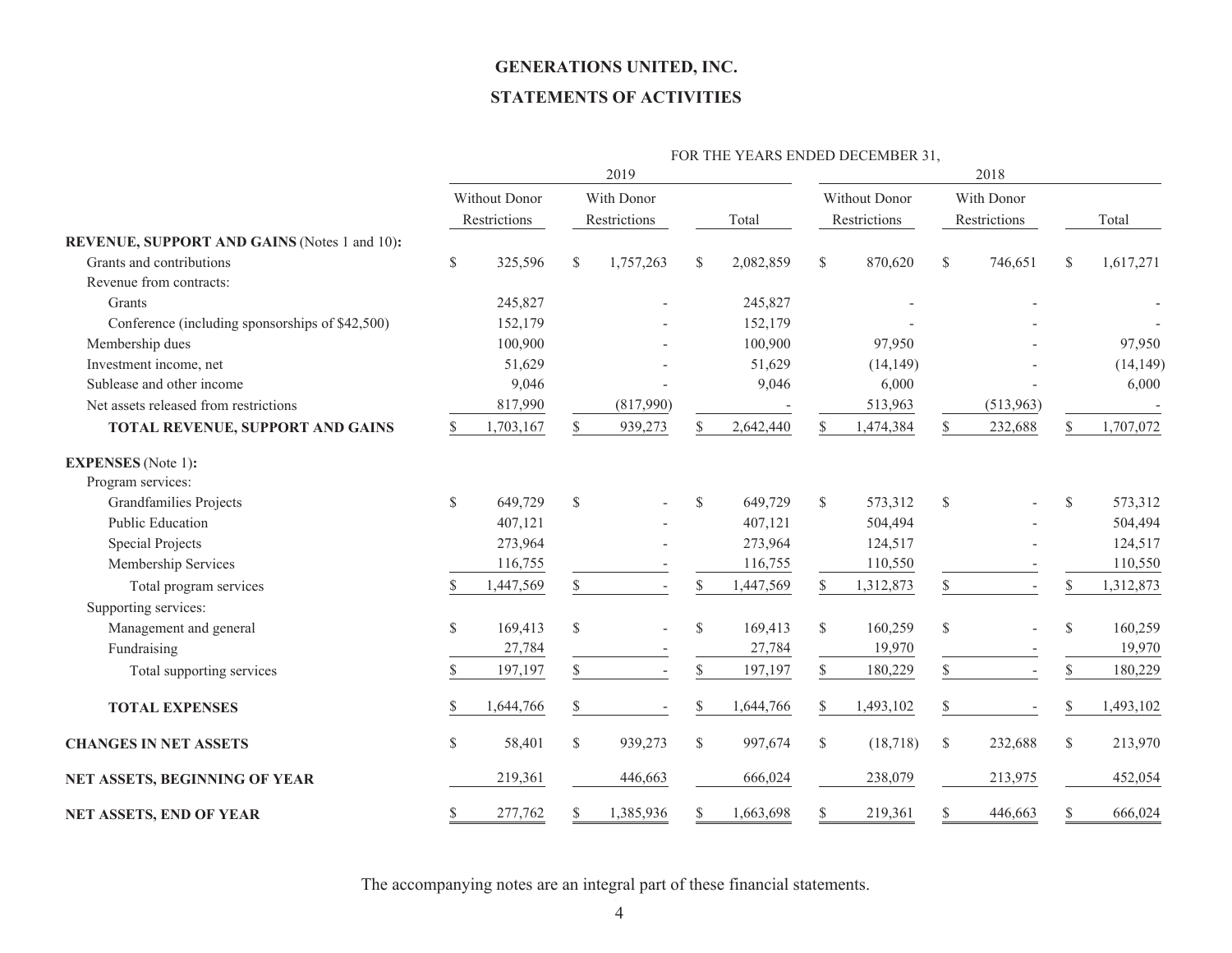### **GENERATIONS UNITED, INC. STATEMENT OF FUNCTIONAL EXPENSES FOR THE YEAR ENDED DECEMBER 31, 2019**

|                           | Program Services |                     |              |                     |              |                           |               | <b>Supporting Services</b> |              |                          |   |                           |              |                          |           |
|---------------------------|------------------|---------------------|--------------|---------------------|--------------|---------------------------|---------------|----------------------------|--------------|--------------------------|---|---------------------------|--------------|--------------------------|-----------|
|                           |                  | Special<br>Projects |              | Public<br>Education |              | Grandfamilies<br>Projects |               | Membership<br>Services     |              | Subtotal                 |   | Management<br>and General |              | Fundraising              | Total     |
| Salaries and benefits     | S.               | 126,574             | <sup>S</sup> | 182,365             | <sup>S</sup> | 257,250                   | <sup>\$</sup> | 93,435                     | <sup>S</sup> | 659,624                  | S | 72,048                    | <sup>S</sup> | 22,850 \$                | 754,522   |
| Professional fees         |                  | 75,037              |              | 54,365              |              | 163,580                   |               | 2,200                      |              | 295,182                  |   | 55,135                    |              | $\overline{\phantom{a}}$ | 350,317   |
| Subgrants and contracts   |                  | 23,536              |              | 93,168              |              | 34,000                    |               |                            |              | 150,704                  |   |                           |              |                          | 150,704   |
| Travel                    |                  | 16,123              |              | 16,288              |              | 98,317                    |               |                            |              | 130,728                  |   | 4,197                     |              | 8                        | 134,933   |
| Rent                      |                  | 17,907              |              | 26,220              |              | 36,864                    |               | 15,736                     |              | 96,727                   |   | 15,142                    |              | 3,319                    | 115,188   |
| Telephone                 |                  | 11,254              |              | 11,323              |              | 20,438                    |               | 3,262                      |              | 46,277                   |   | 1,777                     |              | 1,087                    | 49,141    |
| Meals and meetings        |                  | 60                  |              | 9,853               |              | 14,169                    |               |                            |              | 24,082                   |   | 330                       |              | 30                       | 24,442    |
| Equipment rental          |                  |                     |              |                     |              |                           |               |                            |              |                          |   |                           |              |                          |           |
| and maintenance           |                  | 952                 |              | 1,299               |              | 12,250                    |               | 756                        |              | 15,257                   |   |                           |              | 169                      | 15,426    |
| Depreciation              |                  |                     |              |                     |              |                           |               |                            |              |                          |   | 13,213                    |              |                          | 13,213    |
| Printing and publications |                  |                     |              | 7,183               |              | 5,609                     |               |                            |              | 12,792                   |   |                           |              |                          | 12,792    |
| Office supplies           |                  | 2,151               |              | 3,723               |              | 3,862                     |               | 947                        |              | 10,683                   |   | 983                       |              | 259                      | 11,925    |
| Insurance                 |                  |                     |              |                     |              |                           |               |                            |              | $\overline{\phantom{0}}$ |   | 5,186                     |              |                          | 5,186     |
| Postage and shipping      |                  | 370                 |              | 604                 |              | 1,379                     |               | 242                        |              | 2,595                    |   | 611                       |              | 62                       | 3,268     |
| Bank and other fees       |                  |                     |              | 60                  |              | 1,952                     |               | 177                        |              | 2,189                    |   | 462                       |              | $\overline{\phantom{a}}$ | 2,651     |
| Miscellaneous             |                  |                     |              | 670                 |              | 40                        |               |                            |              | 710                      |   | 170                       |              | $\overline{\phantom{a}}$ | 880       |
| Interest                  |                  |                     |              |                     |              | 19                        |               |                            |              | 19                       |   | 159                       |              |                          | 178       |
| <b>TOTAL EXPENSES</b>     | <sup>\$</sup>    | 273,964             | S            | 407,121             |              | 649,729                   | S             | 116,755                    | S            | 1,447,569                |   | 169,413                   | S.           | 27,784                   | 1,644,766 |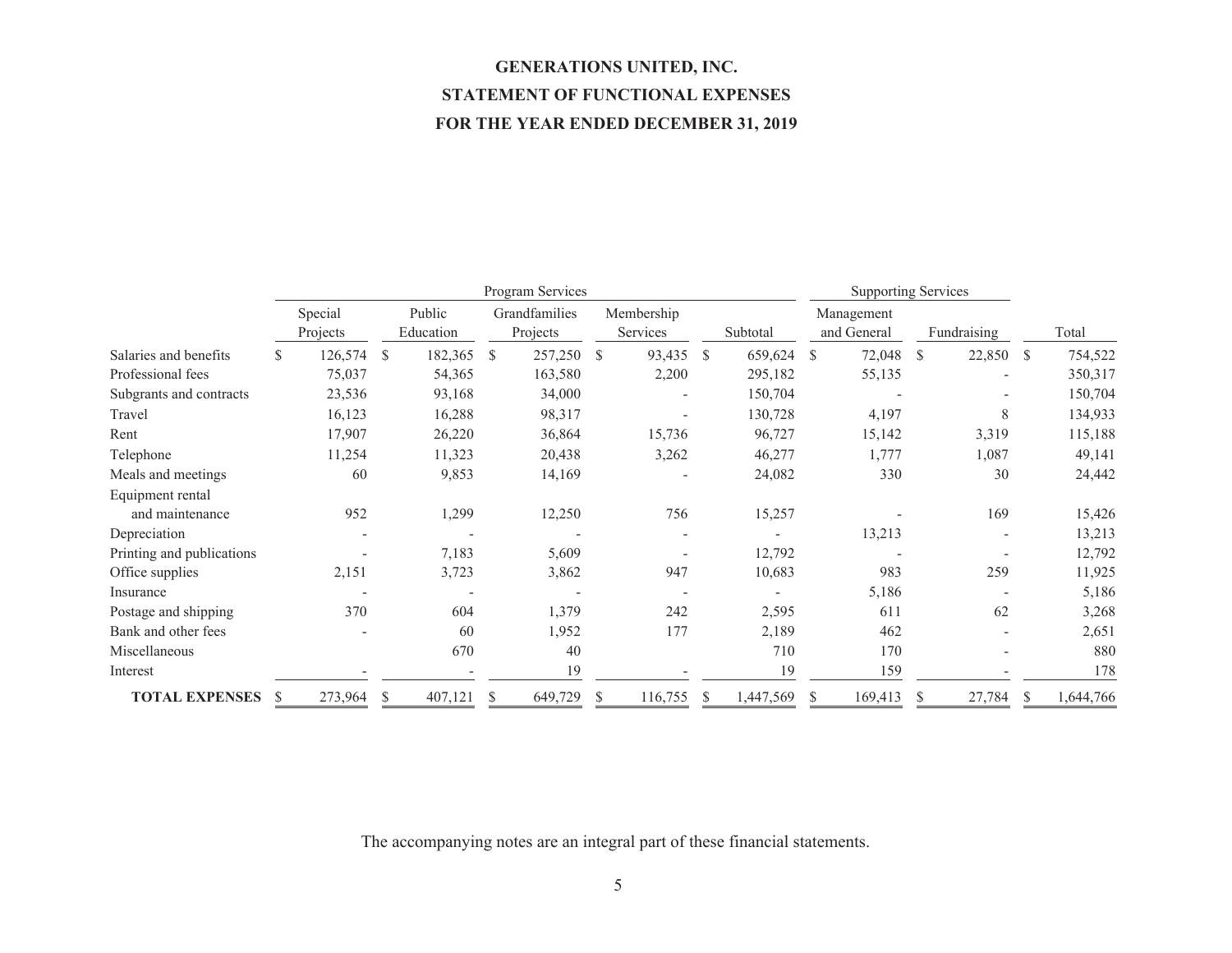### **GENERATIONS UNITED, INC. STATEMENT OF FUNCTIONAL EXPENSES FOR THE YEAR ENDED DECEMBER 31, 2018**

|                           | Program Services |          |              |                          |               | <b>Supporting Services</b> |              |                          |              |           |   |             |    |                          |           |
|---------------------------|------------------|----------|--------------|--------------------------|---------------|----------------------------|--------------|--------------------------|--------------|-----------|---|-------------|----|--------------------------|-----------|
|                           |                  | Special  |              | Public                   |               | Grandfamilies              |              | Membership               |              |           |   | Management  |    |                          |           |
|                           |                  | Projects |              | Education                |               | Projects                   |              | Services                 |              | Subtotal  |   | and General |    | Fundraising              | Total     |
| Salaries and benefits     | S                | 53,475   | <sup>S</sup> | 250,697                  | <sup>\$</sup> | 210,577                    | <sup>S</sup> | 88,997                   | <sup>S</sup> | 603,746   | S | 74,272      | S  | 15,997 \$                | 694,015   |
| Professional fees         |                  | 28,491   |              | 90,901                   |               | 166,236                    |              | 2,309                    |              | 287,937   |   | 49,379      |    |                          | 337,316   |
| Subgrants and contracts   |                  | 22,943   |              | 70,692                   |               | 54,000                     |              |                          |              | 147,635   |   |             |    |                          | 147,635   |
| Rent                      |                  | 8,662    |              | 40,610                   |               | 34,111                     |              | 14,416                   |              | 97,799    |   | 12,031      |    | 2,591                    | 112,421   |
| Travel                    |                  | 7,677    |              | 14,890                   |               | 74,332                     |              | 9                        |              | 96,908    |   | 2,670       |    | 523                      | 100,101   |
| Telephone                 |                  | 2,942    |              | 17,507                   |               | 28,328                     |              | 4,233                    |              | 53,010    |   | 4,633       |    | 761                      | 58,404    |
| Meals and meetings        |                  |          |              | 10,523                   |               | 2,068                      |              |                          |              | 12,591    |   |             |    | $\overline{\phantom{a}}$ | 12,591    |
| Printing and publications |                  |          |              | 6,515                    |               | 1,060                      |              |                          |              | 7,575     |   | 366         |    | $\overline{\phantom{a}}$ | 7,941     |
| Depreciation              |                  |          |              |                          |               |                            |              |                          |              | ٠         |   | 7,298       |    | $\overline{\phantom{a}}$ | 7,298     |
| Insurance                 |                  |          |              | $\overline{\phantom{a}}$ |               | $\overline{\phantom{a}}$   |              | $\overline{\phantom{a}}$ |              | ٠         |   | 5,303       |    | $\overline{\phantom{a}}$ | 5,303     |
| Equipment rental          |                  |          |              |                          |               |                            |              |                          |              |           |   |             |    |                          |           |
| and maintenance           |                  | 327      |              | 1,535                    |               | 1,713                      |              | 545                      |              | 4,120     |   | 15          |    | 98                       | 4,233     |
| Office supplies           |                  |          |              | 463                      |               | 748                        |              | $\overline{\phantom{a}}$ |              | 1,211     |   | 2,017       |    | $\overline{\phantom{a}}$ | 3,228     |
| Postage and shipping      |                  |          |              | 161                      |               | 139                        |              |                          |              | 300       |   | 1,018       |    |                          | 1,318     |
| Bank and other fees       |                  |          |              | $\overline{\phantom{a}}$ |               | $\overline{\phantom{a}}$   |              | 41                       |              | 41        |   | 888         |    | $\overline{\phantom{a}}$ | 929       |
| Interest                  |                  |          |              |                          |               |                            |              |                          |              |           |   | 369         |    |                          | 369       |
| <b>TOTAL EXPENSES</b>     |                  | 124,517  |              | 504,494                  | S             | 573,312                    | S            | 110,550                  | S            | 1,312,873 |   | 160,259     | \$ | 19,970                   | 1,493,102 |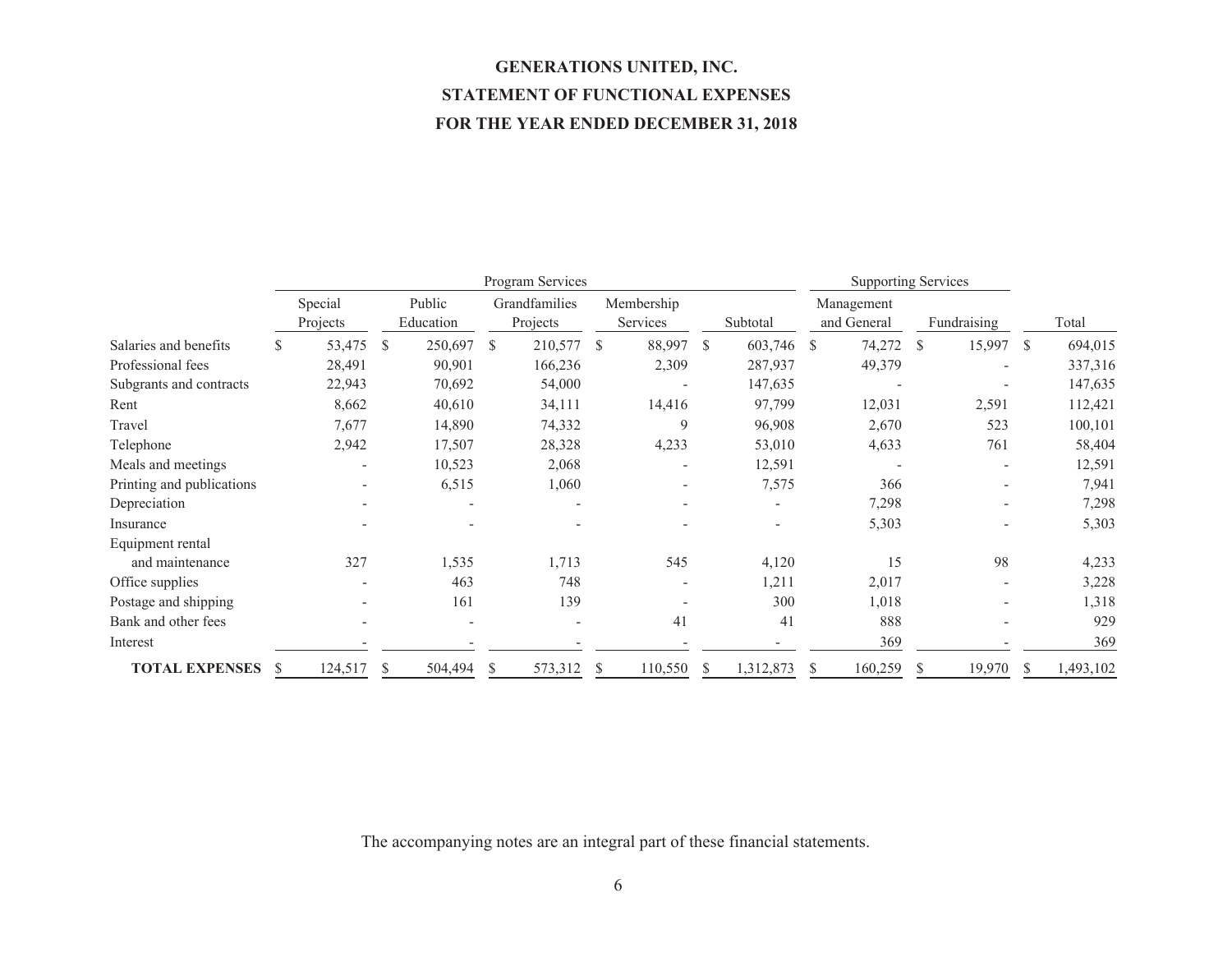### **GENERATIONS UNITED, INC. STATEMENTS OF CASH FLOWS**

|                                                        | FOR THE YEARS ENDED<br>DECEMBER 31, |            |    |            |  |  |
|--------------------------------------------------------|-------------------------------------|------------|----|------------|--|--|
|                                                        |                                     | 2019       |    | 2018       |  |  |
| <b>CASH FLOWS FROM OPERATING ACTIVITIES:</b>           |                                     |            |    |            |  |  |
| Changes in net assets                                  | $\mathcal{S}$                       | 997,674    | \$ | 213,970    |  |  |
| Adjustments to reconcile changes in net assets         |                                     |            |    |            |  |  |
| to net cash provided by operating activities:          |                                     |            |    |            |  |  |
| Depreciation                                           |                                     | 13,213     |    | 7,298      |  |  |
| Net realized and unrealized loss (gain) on investments |                                     | (45,037)   |    | 20,058     |  |  |
| Changes in operating assets and liabilities:           |                                     |            |    |            |  |  |
| Decrease (increase) in assets:                         |                                     |            |    |            |  |  |
| Grants, dues and pledges receivable                    |                                     | (737, 136) |    | 41,974     |  |  |
| Prepaid expenses                                       |                                     | 41,392     |    | (162)      |  |  |
| Prepaid conference deposit                             |                                     |            |    | (50,000)   |  |  |
| Increase (decrease) in liabilities:                    |                                     |            |    |            |  |  |
| Accounts payable and accrued expenses                  |                                     | (27, 827)  |    | 31,406     |  |  |
| Deferred grant revenue                                 |                                     | (284, 263) |    | (23, 408)  |  |  |
| Deferred conference sponsorship                        |                                     | (50,000)   |    | 50,000     |  |  |
| Deferred lease liability                               |                                     | 1,829      |    |            |  |  |
| <b>NET CASH PROVIDED BY (USED IN)</b>                  |                                     |            |    |            |  |  |
| <b>OPERATING ACTIVITIES</b>                            | \$                                  | (90, 155)  | \$ | 291,136    |  |  |
|                                                        |                                     |            |    |            |  |  |
| <b>CASH FLOWS FROM INVESTING ACTIVITIES:</b>           |                                     |            |    |            |  |  |
| Purchase of property and equipment                     | $\$$                                | (7,675)    | \$ | (32,025)   |  |  |
| Refund of deposits                                     |                                     | 8,700      |    |            |  |  |
| Sales of investments                                   |                                     | 261,451    |    | 401,277    |  |  |
| Purchase of investments                                |                                     | (331, 356) |    | (496, 288) |  |  |
| <b>NET CASH USED IN</b>                                |                                     |            |    |            |  |  |
| <b>INVESTING ACTIVITIES</b>                            | \$                                  | (68, 880)  | \$ | (127, 036) |  |  |
| <b>CASH FLOWS FROM FINANCING ACTIVITIES:</b>           |                                     |            |    |            |  |  |
| Principal repayments of capital lease liability        | \$                                  | (2,277)    | \$ | (2,667)    |  |  |
|                                                        |                                     |            |    |            |  |  |
| <b>NET CHANGE IN CASH</b>                              | $\mathbb{S}$                        | (161,312)  | \$ | 161,433    |  |  |
| <b>CASH, BEGINNING OF YEAR</b>                         |                                     | 702,394    |    | 540,961    |  |  |
| <b>CASH, END OF YEAR</b>                               | \$                                  | 541,082    | \$ | 702,394    |  |  |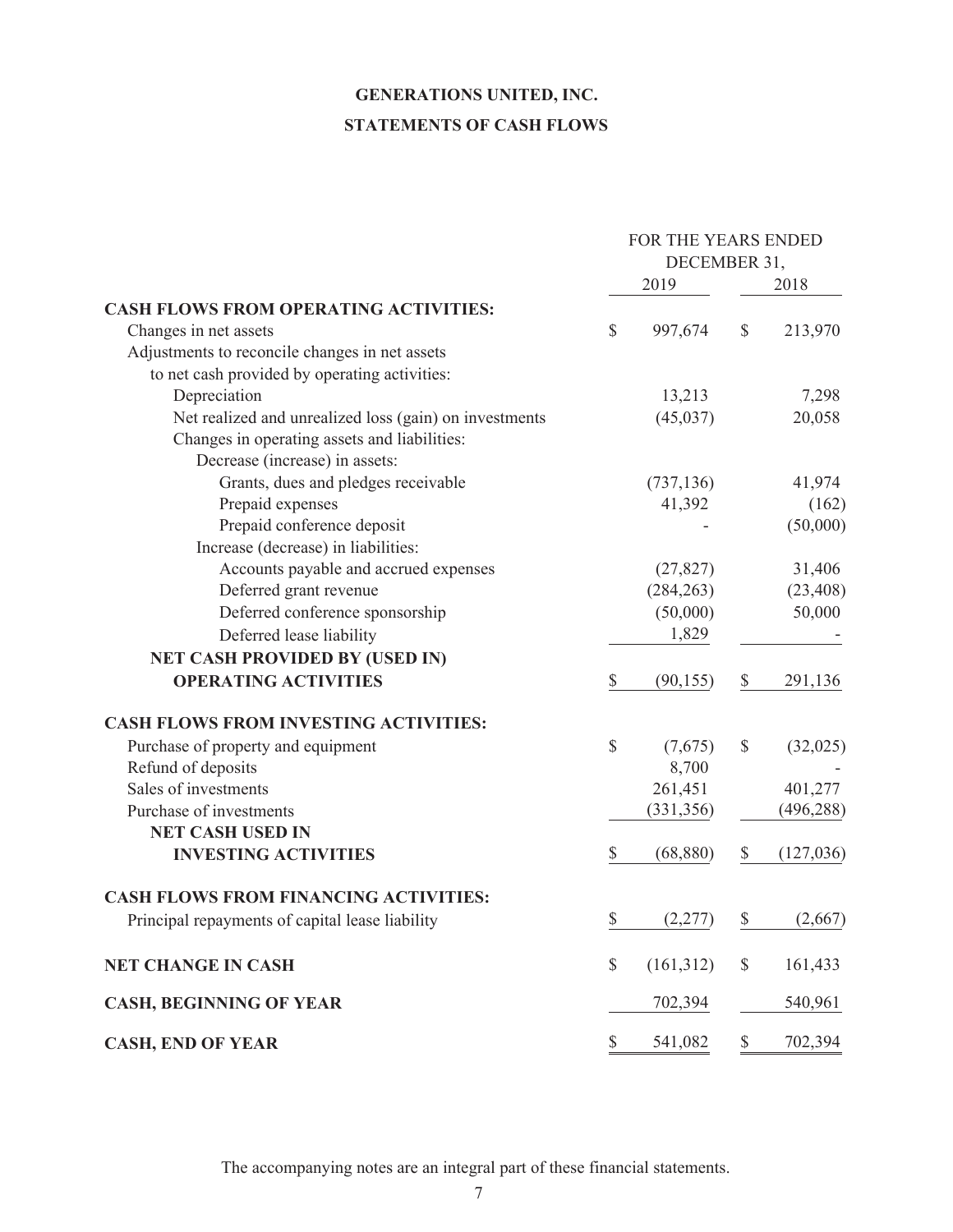### Note 1. **Organization and Summary of Significant Accounting Policies**

**Organization** - Generations United, Inc. ("the Organization") is a nonprofit organization focused on promoting intergenerational strategies, programs, and public policies. The Organization represents more than 100 national, state, and local organizations representing more than 70 million Americans and is the only national organization advocating for the mutual well-being of children, youth, and older adults. The Organization serves as a resource for educating policymakers and the public about the economic, social, and personal imperatives of intergenerational cooperation. The Organization provides a forum for those working with children, youth, and the elderly to explore areas of common ground while celebrating the richness of each generation.

**Description of Program Services** - The Organization has the following primary program services:

Public Education: The program includes identifying best intergenerational practices, producing reports, speaking and writing, working with the media, and sharing information about grandparents raising grandchildren. In addition, the Organization hosts a biennial conference that features new releases in intergenerational research, policies and practices.

Grandfamilies Projects: The Organization's National Center on Grandfamilies works to promote policies and programs to help grandfamilies address the range of challenges they face including those related to housing, legal, education, health and mental health, family relationships, and financial issues.

Special Projects: The Organization is committed to increasing intergenerational programs and strategies to connect, support, and promote understanding across generations and often does this through special projects.

Membership Services: The Organization's members help promote the mission to serve all generations while elevating their visibility as an organization that impacts all ages.

**Basis of Accounting** - The financial statements of the Organization have been prepared on the accrual basis of accounting.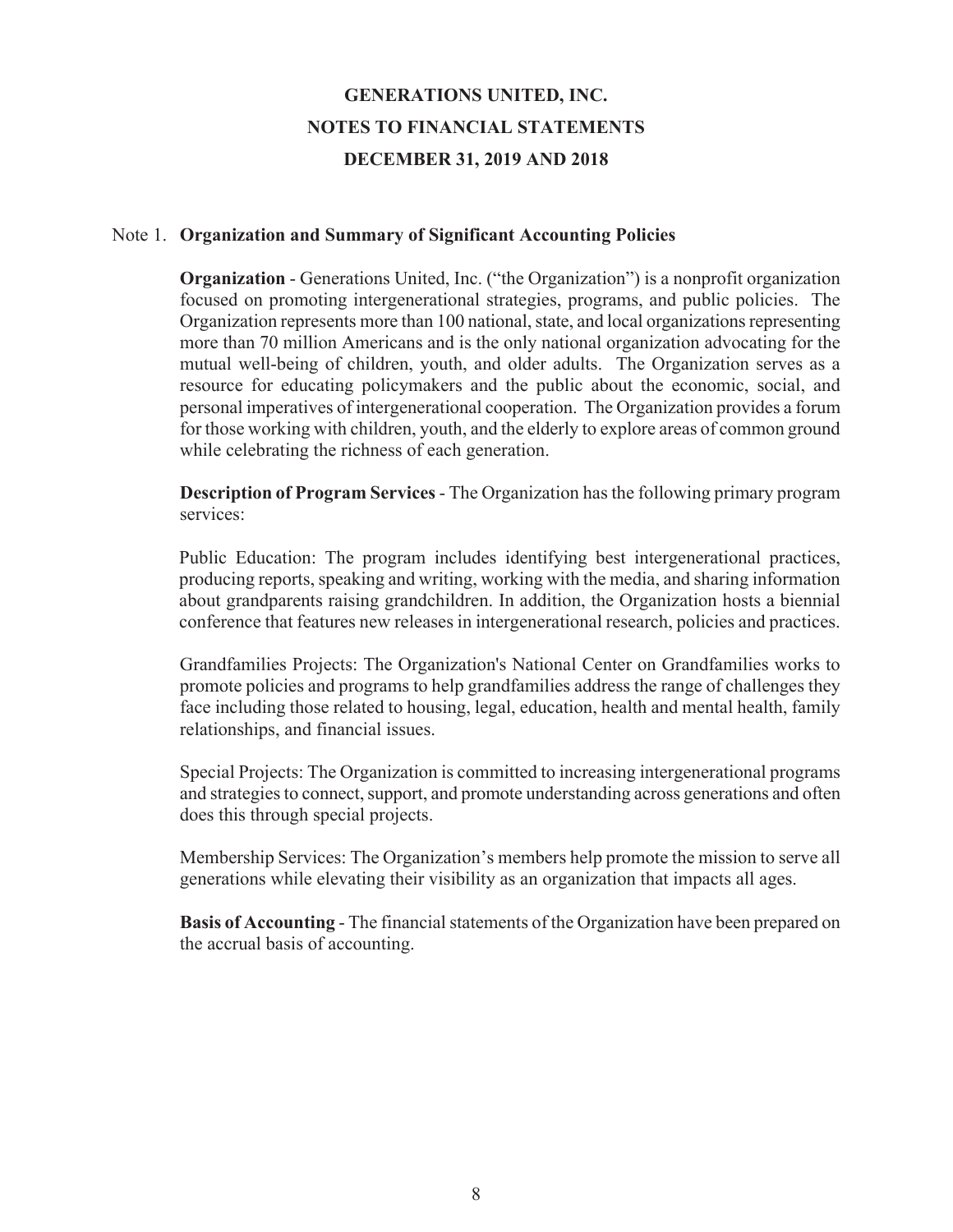#### Note 1. **Organization and Summary of Significant Accounting Policies** - (Continued)

**Basis of Presentation** - The Organization is required to report financial information regarding its financial position and activities for each of the two classes of net assets: net assets without donor restrictions and net assets with donor restrictions. Net assets with donor restrictions are created to the extent that their availability is restricted by donors, conditional upon the passage of time or the occurrence of certain events. Such restrictions apply only to contributions and to grants considered contributions, and not to "exchange" transactions in which the Organization provides a service or product to the funding agency.

**Revenue Recognition** - In accordance with Financial Accounting Standards Board's Accounting Standards Update 2014-09, *Revenue from Contracts with Customers (Topic 606*), the Organization recognizes revenues from contracts with customers when control of the promised goods or services is transferred to its customers and members in an amount that reflects the consideration the Organization expects to be entitled to in exchange for those goods or services.

Certain grants are considered to be exchange transactions and revenue is recognized as expenses are incurred. Grant revenue received, but not earned, is classified as deferred revenue in the statements of financial position.

Membership dues for core sustaining organizational members are recognized based upon the Organization's calendar year period. Dues for certain other organizational members are assessed upon each member's renewal date, and management has determined that any portion deferred to future periods is immaterial.

Revenue from grants that are considered conditional contributions are recorded in the statements of activities as part of sponsorship contributions and grants when the conditions have been met.

**Use of Estimates** - The preparation of financial statements in conformity with accounting principles generally accepted in the United States of America requires management to make estimates and assumptions that affect the reported amount of assets and liabilities and disclosure of contingent assets and liabilities at the date of the financial statements, and the reported amounts of revenues and expenses during the reporting period. Actual results could differ from those estimates.

**Cash** - For purposes of the statements of cash flows, the Organization considers all highly liquid debt instruments with an original maturity of less than ninety days to be cash.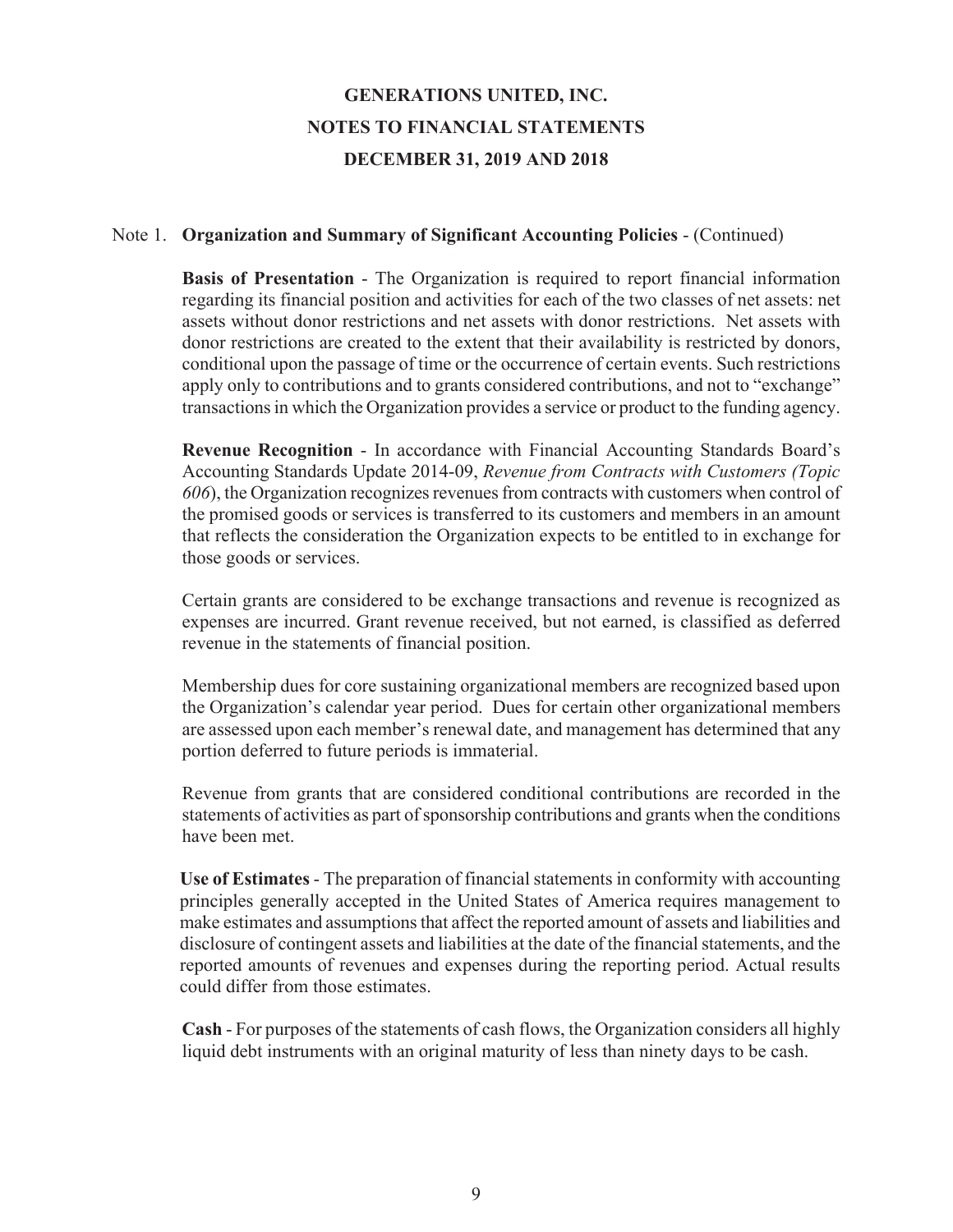#### Note 1. **Organization and Summary of Significant Accounting Policies** - (Continued)

**Pledges and Grants Receivable** - Pledges and grants receivable, which are generally uncollateralized, are stated at the amount management expects to collect from the balances outstanding at year-end. Based on management's assessment of the payment history and current relationship with grantors having an outstanding balance, management concludes that realization losses, if any, on the balances outstanding at year-end would be immaterial. All pledges are expected to be collected during 2020 and 2021.

**Receivables from Contracts** - Receivables from contracts are billings for services performed. Based on management's assessment of the payment history with contracts having an outstanding balance at year-end, management concluded that realization losses, if any, would be immaterial. Receivables from contracts are generally uncollateralized, and are stated at the amount management expects to collect on outstanding balances at yearend.

**Investments** - Investments in marketable securities with readily determinable fair values are stated at fair value. Unrealized gains and losses are included in the changes in net assets in the accompanying statements of activities.

**Property and Equipment** - Property and equipment exceeding \$1,000 is capitalized at cost and depreciated over the estimated useful lives of three to five years using the straightline method. When properties are disposed of or otherwise retired, the cost, and related accumulated depreciation are removed from the accounts with any resulting gain or loss reflected in income. Maintenance and repairs are expensed in the year incurred.

**Income Tax Status** - The Organization is exempt from Federal income taxes under section  $501(c)(3)$  of the Internal Revenue Code other than taxes on unrelated business income. The Organization had no unrelated business income for the years ended December 31, 2019 and 2018.

**Functional Expense Allocations** - The costs of providing various program and supporting activities have been summarized on a functional basis in the statements of activities. The statements of functional expenses present expenses by function and by natural classification. Expenses directly attributable to specific functional areas are reported as expenses of those functional areas while indirect costs that benefit multiple functional areas have been allocated among the various functional areas benefitted based on the estimated percentage of time and effort. Indirect costs allocated include office rent, equipment rental and technology.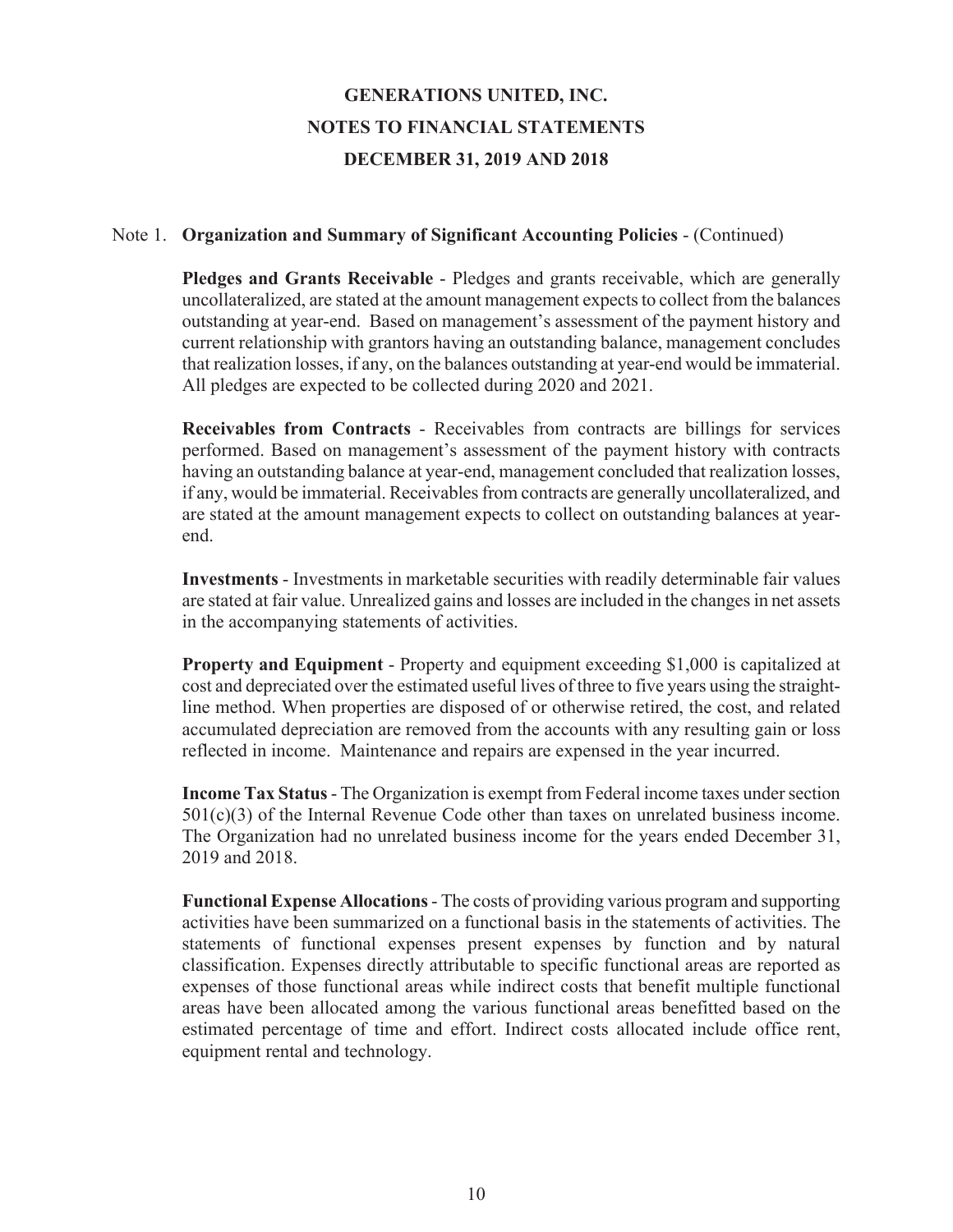Note 2. **Change in Accounting Principle** - The Organization adopted the Financial Accounting Standards Board's Accounting Standards Update 2014-09, *Revenue from Contracts with Customers (Topic 606*), which requires entities to recognize revenue when control of the promised goods or services is transferred to the customer at an amount that reflects the consideration to which the entity expects to be entitled to in exchange for those goods and services. The Organization adopted the Standard on January 1, 2019 using the modified retrospective approach. The adoption did not materially affect changes in net assets, financial position or cash flows.

 The Organization adopted the Financial Accounting Standards Board's Accounting Standards Update 2018-08, *Not-for-Profit Entities (Topic 958): Clarifying the Scope and Accounting Guidance for Contributions Received and Contributions Made*. ASU 2018-08 includes specific criteria to consider when determining whether a contract or agreement should be accounted for as a contribution or as an exchange transaction. ASU 2018-08 also provides a framework to determine whether a contribution is conditional or unconditional, which may impact the timing of revenue recognition. A transaction that is considered an exchange transaction is accounted for under the applicable revenue recognition standards.

Note 3. **Liquidity and Availability** - The following represents the Organization's financial assets available for general obligations at December 31:

|                                                                           | 2019          |              | 2018        |
|---------------------------------------------------------------------------|---------------|--------------|-------------|
| Financial assets at year-end:                                             |               |              |             |
| Cash                                                                      | \$<br>541,082 | $\mathbb{S}$ | 702,394     |
| Investments                                                               | 421,169       |              | 306,227     |
| Receivables from contracts                                                | 74,354        |              | 9,354       |
| Grants, dues and pledges receivable                                       | 708,934       |              | 36,798      |
| Total financial assets                                                    | \$1,745,539   |              | \$1,054,773 |
| Less amounts not available for general obligations:                       |               |              |             |
| Restrictions for purpose                                                  | (1,385,936)   |              | (446, 663)  |
| Pledges receivable - long-term                                            | (200,000)     |              |             |
| Financial assets available to meet general obligations<br>within one year | 159,603       |              | 608,110     |
|                                                                           |               |              |             |

 The goal of the Organization is to maintain sufficient financial assets to meet between two and six months (approximately \$750,000) of operating expenses. As part of the liquidity plan, cash in excess of monthly operating requirements is invested in a money market account, U.S. Treasury Bonds, or exchange-traded funds.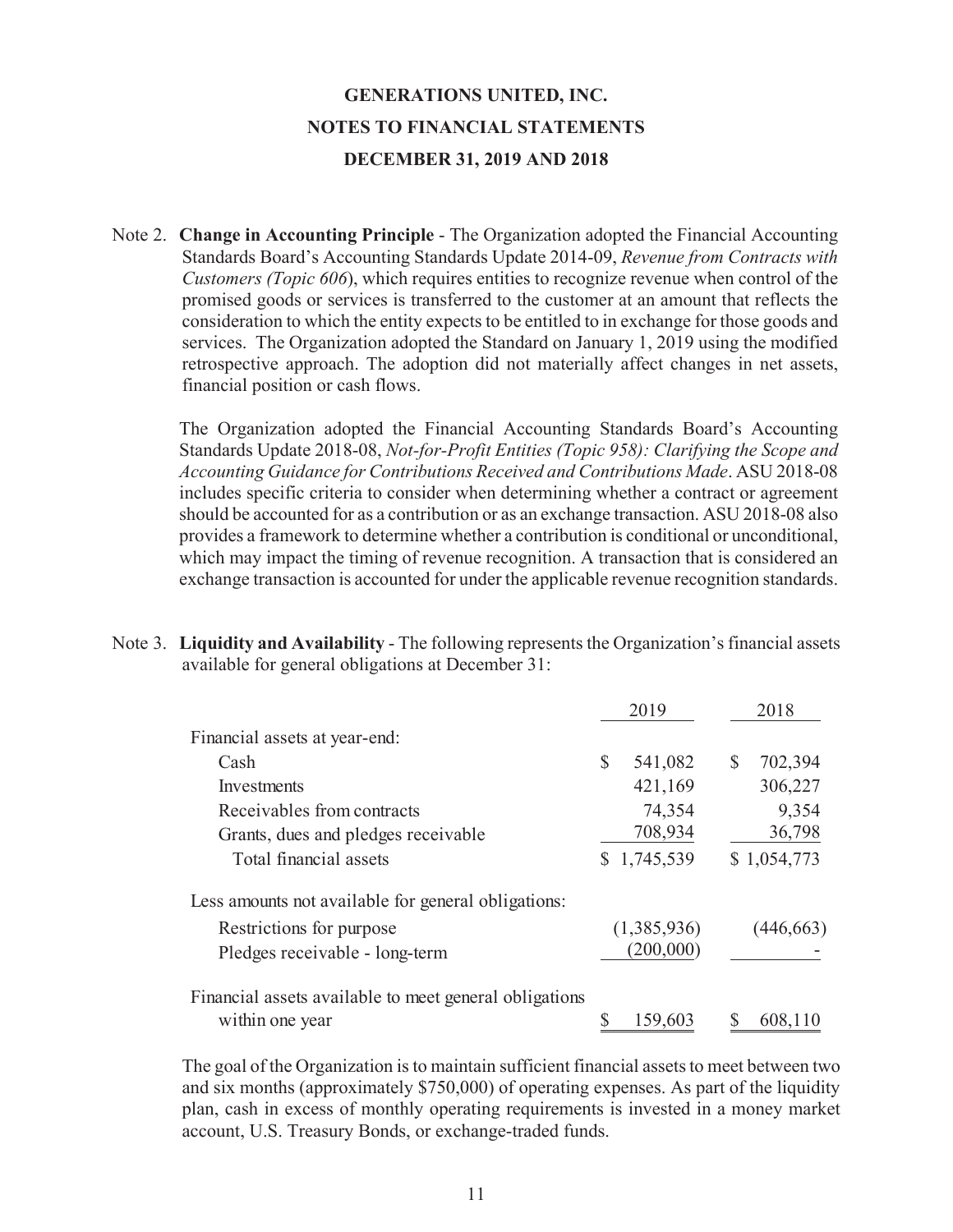- Note 4. **Concentrations of Credit Risk** Financial instruments, which potentially subject the Organization to concentrations of credit risk, include cash accounts with financial institutions. Cash balances with commercial banks are covered by the Federal Deposit Insurance Corporation (FDIC) up to specified limits. Cash balances not covered by FDIC insurance totaled \$317,330 at December 31, 2019.
- Note 5. **Investments** The Organization invests cash in excess of its immediate needs in marketable securities, which are reported as investments in the statements of financial position. The following investments were held at December 31:

|                       | 2019    | 2018           |
|-----------------------|---------|----------------|
| Exchange-traded funds | 421,169 | $\$\,$ 306,227 |

The following summarizes investment income for years ended December 31:

|                                            |   | 2018     |          |
|--------------------------------------------|---|----------|----------|
| Interest                                   | S | 9,705    | 8,735    |
| Net realized and unrealized gains (losses) |   |          |          |
| on investments                             |   | 45,037   | (20,058) |
| Investment expenses                        |   | (3, 113) | (2,826)  |
| Totals                                     |   | 51,629   | 14,149.  |

Note 6. **Fair Value Measurements** - Accounting principles generally accepted in the United States of America establish a framework for measuring fair value. That framework provides a fair value hierarchy that prioritizes the inputs to valuation techniques used to measure fair value. The hierarchy gives the highest priority to unadjusted quoted prices in active markets for identical assets or liabilities (level 1 measurements) and the lowest priority to unobservable inputs (level 3 measurements). The three levels of the fair value hierarchy are described below.

 Level 1: Inputs to the valuation methodology are unadjusted quoted prices for identical assets or liabilities in active markets that Generations United, Inc. has the ability to access.

Level 2: Inputs to the valuation methodology include:

- Quoted prices for similar assets or liabilities in active markets;
- Quoted prices for identical or similar assets or liabilities in inactive markets;
- Inputs other than quoted prices that are observable for the asset or liability;
- Inputs that are derived principally from or corroborated by observable market data by correlation or by other means.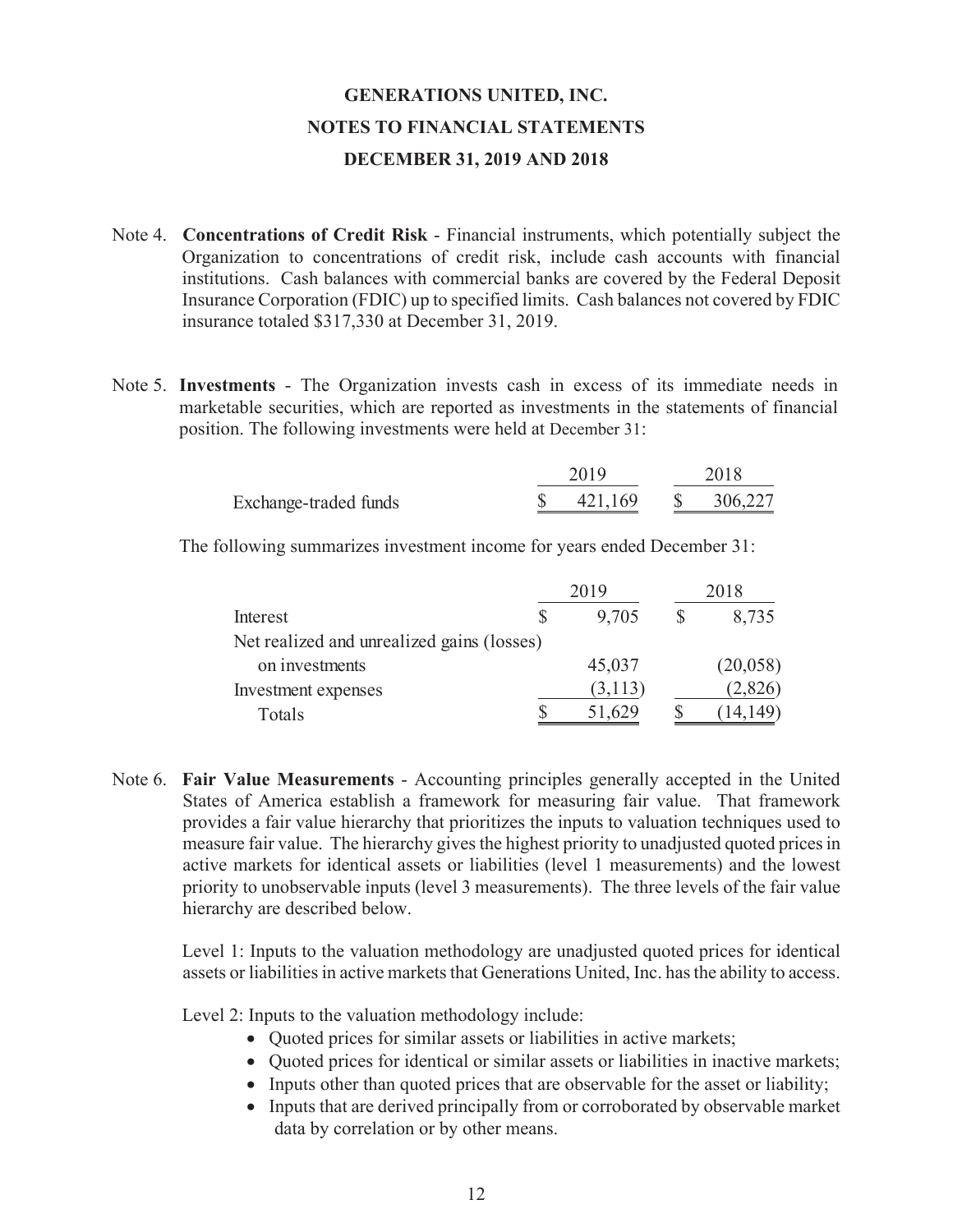#### Note 6. **Fair Value Measurements** - (Continued)

 Level 3: Inputs to the valuation methodology are unobservable and significant to the fair value measurement.

 Following is a description of the valuation methodology used for assets measured at fair value:

 *Exchange-traded funds* - securities which are traded on a national securities exchange are valued at the closing price reported on the last business day of the year.

 As of December 31, 2019 and 2018, the Organization's investment in exchange-traded funds had fair values, using level 1 measurements, of \$421,169 and \$306,227, respectively.

#### Note 7. **Pledges and Grants Receivable** - Pledges and grants receivable are due as follows:

| \$449,791 |
|-----------|
| 200,000   |
| \$649,791 |
|           |

 The pledges and grants receivable at December 31, 2019 is comprised of grants with donor restrictions.

Note 8. **Property and Equipment** - Property and equipment consists of the following as of December 31:

|                                | 2019   | 2018   |  |  |
|--------------------------------|--------|--------|--|--|
| Furniture and equipment        | 54,955 | 47.279 |  |  |
| Less, accumulated depreciation | 28,483 | 15,269 |  |  |
| Property and equipment, net    | 26.472 | 32,010 |  |  |

 Depreciation expense for the years ended December 31, 2019 and 2018 was \$13,213 and \$7,298, respectively.

 Capitalized equipment leases of \$6,737 is included in Furniture and Equipment with an accumulated amortization of \$2,919 at December 31, 2019. Amortization expense included in depreciation expense at December 31, 2019 and 2018 was \$1,347 each year.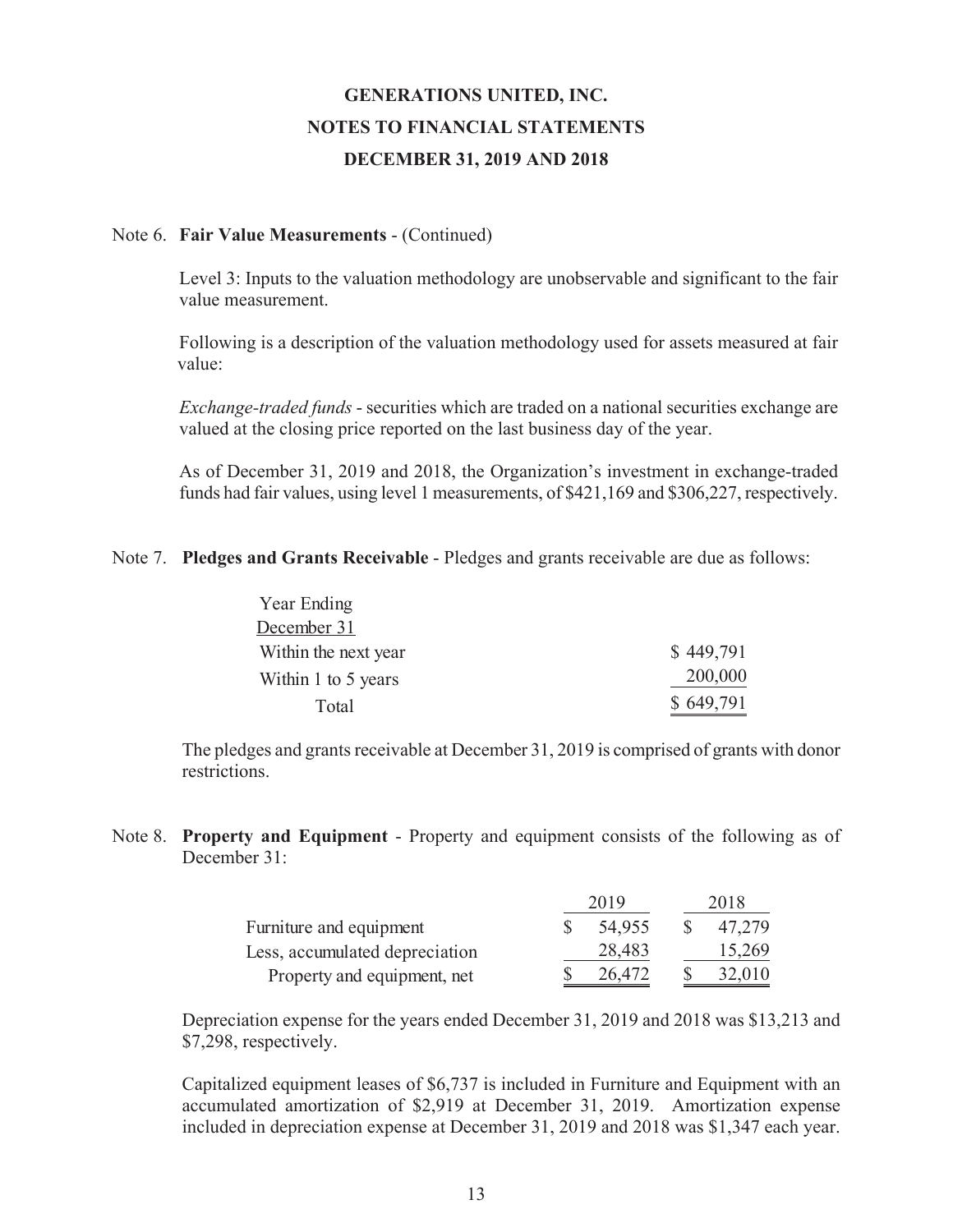Note 9. **Net Assets With Donor Restrictions** - Net assets had donor restrictions for the following purposes at December 31:

|                        | 2019        | 2018    |
|------------------------|-------------|---------|
| Public Education       | 425,173     | 238,888 |
| Special Projects       | 694,097     | 179,987 |
| Grandfamilies Projects | 266,666     | 27,788  |
| <b>Totals</b>          | \$1,385,936 | 446,663 |

#### Note 10. **Revenue Recognition**

#### Disaggregation of Revenue

 Generations United's contracts for services include agreements with foundations and other organizations based in the United States and uncertainty of payment is mitigated through progress payments as tasks are completed or through payments received in advance.

 The following shows the Organization's revenue disaggregated according to the timing of transfer of goods and services:

|                               | 2019 |                      |    | 2018    |  |
|-------------------------------|------|----------------------|----|---------|--|
| Recognized over time          |      | $\frac{\$}{245,827}$ | S. | 664,068 |  |
| Recognized at a point in time |      | 152,179              |    |         |  |
| Total                         |      | 398,006              |    | 664,068 |  |

#### Contract Balances

Contract assets and liabilities consisted of the following:

|                                 | 2019 |                          | 2018 |           |
|---------------------------------|------|--------------------------|------|-----------|
| Receivables - contracts         |      | 74,354                   |      | 9,354     |
| Contract assets                 |      | $\overline{\phantom{0}}$ |      |           |
| Contract liabilities:           |      |                          |      |           |
| Deferred grant revenue          |      | 12,219                   |      | 296,482   |
| Deferred conference sponsorship |      |                          |      | 50,000    |
| Total contract liabilities      |      | 12.219                   |      | \$346,482 |

#### Performance Obligations

Performance obligations for contract services are satisfied over time during the respective contract periods. Payments are received according to agreed-upon schedules based on the performance of tasks. The nature of contract services includes consulting expertise, research, and forums assembled for gathering data and furthering best practices.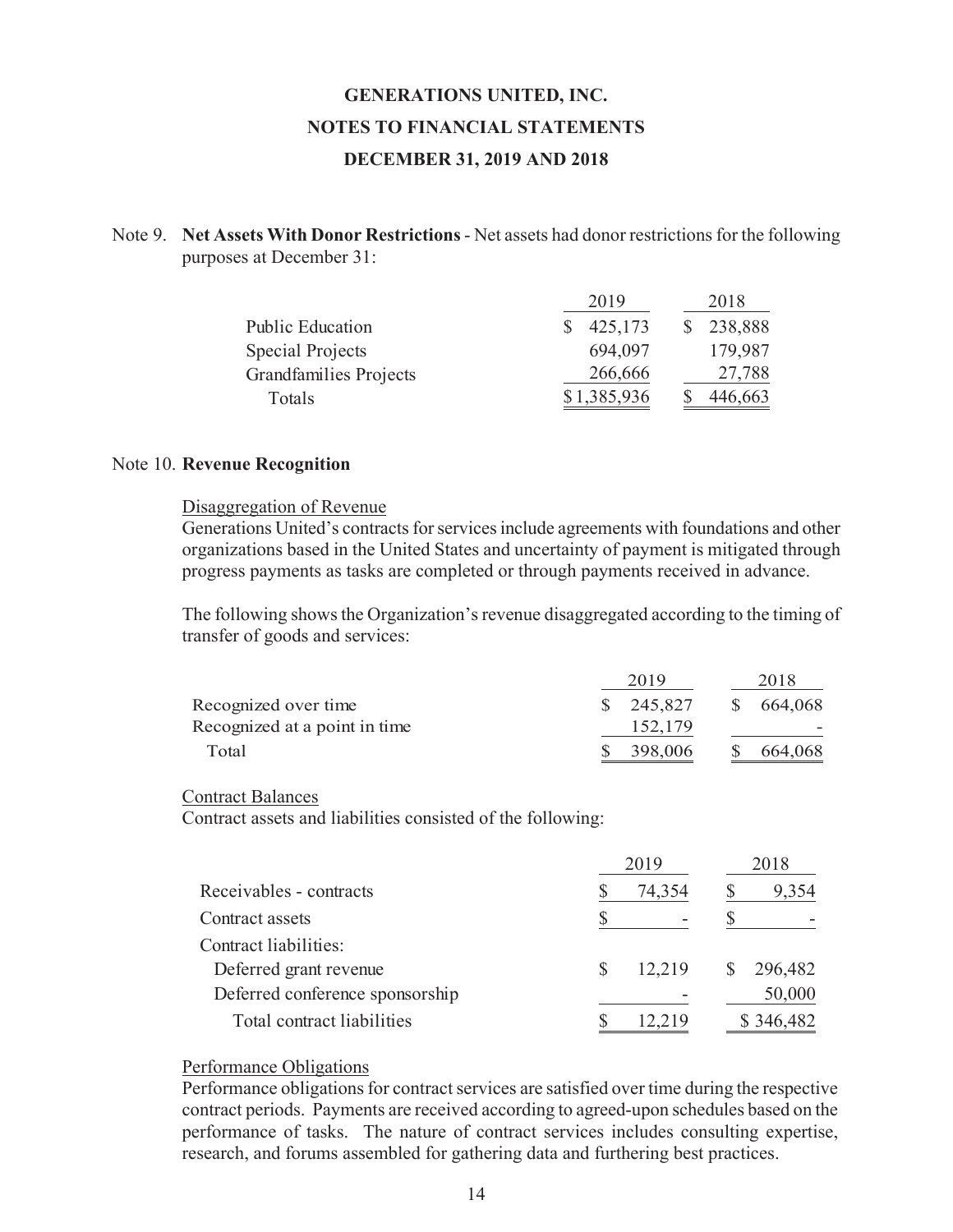#### Note 10. **Revenue Recognition** - (Continued)

#### Significant Judgements

For contract services which are earned over time management assesses the completion of tasks and determines the amount of revenue earned based upon the respective contract tasks completed. Contract payments which are received in advance are deemed to be contract liabilities until earned. Memberships from sustaining members and other organizations and individuals are deemed to be supporting contributions. In exchange for membership dues, members receive access to publications and articles which are produced. For purposes of allocating revenue from this membership benefit, management determined that the portion of member dues attributable to these publications and articles was not material to these financial statements.

Note 11. **Commitments** - The Organization is a party to an office lease that commenced in May 2019 and will expire in April 2022. The base rent payment is \$8,240 per month. The office lease contains clauses relating to rent escalation and proportionate allocation of real estate taxes and operating costs. The rent escalation results in a deferred lease benefit, which is being amortized over the lease term using the straight-line method. Rent expense for the years ended December 31, 2019 and 2018 was \$115,188 and \$112,421, respectively. The Organization has the right to terminate the lease after May 1, 2020 upon 90 days written notice and payment of a termination fee of two months rent.

 In June 2015, the Organization entered a five-year operating lease for a copier expiring in December 2020.

 In September 2017, the Organization entered into a three-year capital lease agreement for seven Dell Computers. The capital lease started in January 2018 and will expire in December 2020.

The future minimum lease payments for office space and equipments are as follows:

| Years ending | Office    | Computer |       | Equipment |  |         |  |
|--------------|-----------|----------|-------|-----------|--|---------|--|
| December 31, | Lease     | Lease    |       | Lease     |  | Totals  |  |
| 2020         | \$100,693 | \$       | 1,792 | 3,900     |  | 106,385 |  |
| 2021         | 103,462   |          |       |           |  | 103,462 |  |
| 2022         | 34,798    |          | -     | -         |  | 34,798  |  |
| Totals       | 238,953   |          | 1,792 | 3,900     |  | 244,645 |  |